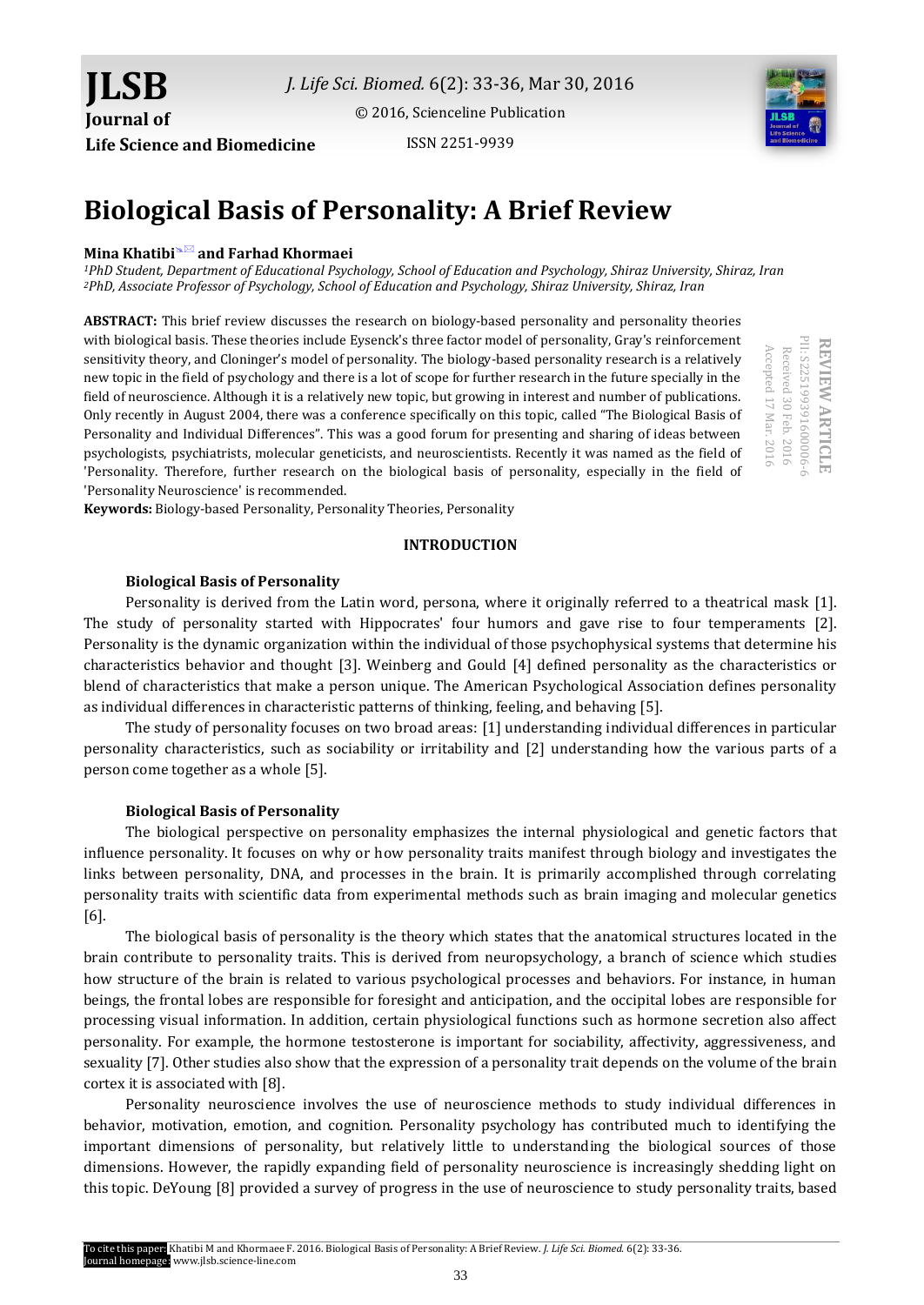on the Big Five dimensions: extraversion, neuroticism, agreeableness, conscientiousness, and openness or intellect.

The biological approach to personality has also identified areas and pathways within the brain that are associated with the development of personality. A number of theorists, such as Hans Eysenck, Gordon Allport, and Raymond Cattell, believe that personality traits can be traced back to brain [structures](https://www.boundless.com/psychology/definition/structure/) and neural mechanisms, such a[s dopamine](https://www.boundless.com/psychology/definition/dopamine/) and serotonin pathways [6]. One of the best known biological theorists was [Hans Eysenck,](http://psychology.about.com/od/profilesal/p/hans-eysenck.htm) who linked aspects of personality to biological processes. Eysenck argued that [introverts](http://psychology.about.com/od/trait-theories-personality/f/introversion.htm) had high cortical arousal, leading them to avoid stimulation. On the other hand, he believed that [extroverts](http://psychology.about.com/od/trait-theories-personality/f/extraversion.htm) had low cortical arousal, causing them to seek out stimulating experiences [9].

The emphasis is placed on the biochemistry of the behavioral systems of reward, motivation, and punishment. This has led to a few biologically based personality theories such as Eysenck's three factor model of personality, Grey's reinforcement sensitivity theory, and Cloninger's model of personality. The Big Five model of personality is not biologically based, but still some studies provided biological support for this model [10]. The most influential scientists in the field of biology-based personality theories are Hans Eysenck and Jeffrey Alan Gray. Eysenck used both behavioral and psychophysiological methodologies to test and develop his theories [11]*.*

#### **History of Biology-based Personality Research**

It has been, since the ancient Greek time, attempted to explain personality through spiritual beliefs, philosophy, and psychology. Historically, studies of personality have traditionally come from the social sciences and humanities, but in the past two decades neuroscience has begun to be more influential in the understanding of human personality [12]*.* Eysenck published a book called "Dimensions of Personality," describing the personality dimensions of extraversion and neuroticism. He has many publications in this field [13-18]. Gray, his student, studied personality traits as individual differences in sensitivity to rewarding and punishing stimuli [11]*.* The significance of Gray's work and theories was the use of biology to define behavior, which stimulated a lot of subsequent research [19].

The biology-based personality research is a relatively new topic and recently, in 2004, there was a conference entitled "The Biological Basis of Personality and Individual Differences". This resulted in the publication of a book "The Biological Basis of Personality and Individual Differences" [20].

### **Personality Theories with Biological Basis**

The following theories of personality have a biological basis. It will provide, in addition, a biological support for a popular non-biologically based personality theory, the Five Factor Model.

Eysenck's Three Factor Model of Personality: It was based on activation of [reticular formation](https://en.wikipedia.org/wiki/Reticular_formation) and [limbic](https://en.wikipedia.org/wiki/Limbic_system)  [system](https://en.wikipedia.org/wiki/Limbic_system) in the brain [21]. The reticular formation is a region in th[e brainstem](https://en.wikipedia.org/wiki/Brainstem) that is involved in mediating arousal and consciousness. The [limbic system](https://en.wikipedia.org/wiki/Limbic_system) is involved in mediating emotion, behavior, motivation, and long-term memory. The three factors are extraversion (interaction with people), neuroticism (emotional instability), and psychotism (aggression and interpersonal hostility) [11].

Gray's Reinforcement Sensitivity Theory: This theory is based on the idea that there are three brain systems that all differently respond to rewarding and punishing stimuli [11]. These are (a) [fight-flight-freeze](https://en.wikipedia.org/wiki/Fight-or-flight_response)  [system](https://en.wikipedia.org/wiki/Fight-or-flight_response) which mediates the emotion of fear (not anxiety) and active avoidance of dangerous situations. The personality traits associated with this system is fear-proneness and avoidance; (b) [behavioral inhibition system](https://en.wikipedia.org/wiki/Behavioral_Inhibition_System) which mediates the emotion of anxiety and cautious risk-assessment behavior when entering dangerous situations due to conflicting goals. The personality traits associated with this system is worry-proneness and anxiety; and (c[\) behavioral approach system](https://en.wikipedia.org/w/index.php?title=Behavioral_Approach_System&action=edit&redlink=1) which mediates the emotion of anticipatory pleasure, resulting from reactions to desirable stimuli. The personality traits associated with this system are optimism, rewardorientation, and impulsivity [11]*.*

Cloninger Model of Personality: It is based on the idea that different responses to punishing, rewarding, and novel stimuli are caused by interaction of three dimensions: (a) [novelty](https://en.wikipedia.org/wiki/Novelty_Seeking) seeking which deals with the impulsiveness of people and is correlated with low [dopamine](https://en.wikipedia.org/wiki/Dopamine) activity; (b) [harm avoidance](https://en.wikipedia.org/wiki/Harm_Avoidance) which deals with the anxiousness of people and is correlated with high [serotonin](https://en.wikipedia.org/wiki/Serotonin) activity; and (c) [reward dependence](https://en.wikipedia.org/wiki/Reward_Dependence) which deals with the approval seeking of people and is correlated with low [norepinephrine](https://en.wikipedia.org/wiki/Norepinephrine) activity (20).

Five Factor Model of Personality: It describes five core traits that a person possesses: (a) [openness](https://en.wikipedia.org/wiki/Openness) (enjoyment after experiencing new stimuli); (b) [conscientiousness](https://en.wikipedia.org/wiki/Conscientiousness) (dutiful and goal-oriented); (c) [extraversion](https://en.wikipedia.org/wiki/Extraversion) (people who seek stimuli outside of themselves); (d) [agreeableness](https://en.wikipedia.org/wiki/Agreeableness) (aim to cooperate and please others); and (e) [neuroticism](https://en.wikipedia.org/wiki/Neuroticism) (people who are emotionally unstable) [10; 22].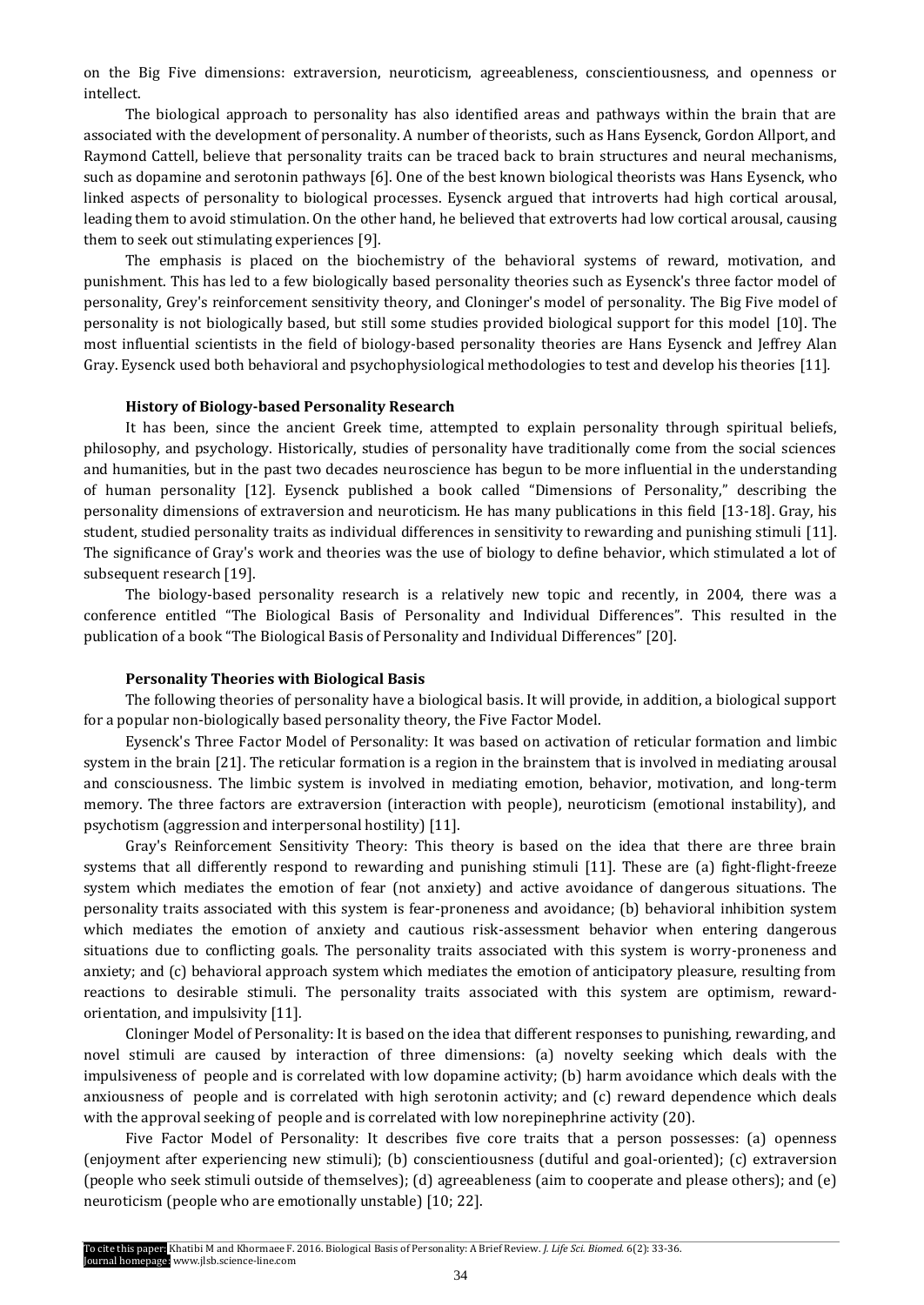Hegerl et al. [23] in an article entitled "Sensory cortical processing and the biological basis of personality" concluded that their results support the concept that the serotonergic brain system, which is supposed to modulate sensory processing in primary auditory cortices, is an important factor underlying individual differences in sensation seeking. Action-oriented personality traits such as sensation seeking, extraversion, and impulsivity have been related to a pronounced amplitude increase of auditory evoked scalp potentials with increasing stimulus intensity [23]. The biological approach to personality has also identified areas and pathways within the brain, as well as various [hormones](https://www.boundless.com/psychology/definition/hormone/) and [neurotransmitters,](https://www.boundless.com/psychology/definition/neurotransmitters/) that are associated with the development of personality [6].

## **CONCLUSION AND RECOMMENDATIONS**

As mentioned earlier, the biology-based personality research is a relatively new topic in the field of psychology and there is a lot of scope for further research in the future specially in the field of neuroscience. Although it is a relatively new topic, but growing in interest and number of publications. Only recently in August 2004, there was a conference specifically on this topic, called "The Biological Basis of Personality and Individual Differences". This was a good forum for presenting and sharing of ideas between psychologists, psychiatrists, molecular geneticists, and neuroscientists. A book entitled "The Biological Basis of Personality and Individual Differences" was later on published [22]. Recently, DeYoung has gone further to name it as the field of 'Personality Neuroscience' [8].

Therefore, further research on the biological basis of personality, especially in the field of 'Personality Neuroscience' is recommended.

#### **Competing interests**

The authors declare that they have no competing interests.

#### **REFERENCES**

- 1. Bishop P. 2007. Analytical Psychology and German Classical Aesthetics: Goethe, Schiller, and Jung, Volume 1: The Development of the Personality. Taylor & Francis. pp. 157–158.
- 2. Storm, P. 2006. [Personality Psychology and the Workplace,](http://www.mlaforum.org/volumeV/issue2/article3.html) MLA Forum. Michigan Library Association, Retrieved on 30 January 2016.
- 3. Allport GW. 1937. Personality: A psychological interpretation. New York: H. Holt and Company.
- 4. Weinberg RS, and Gould D. 1999. Personality and sport. Foundations of Sport and Exercise Psychology, 25-46.
- 5. Kazdin, A.E. 2000. Encyclopedia of Psychology: 8 Volume Set[, APA Reference Books,](http://www.apa.org/pubs/books/browse.aspx?query=&fq=DocumentType:%22Book/Monograph%22%20AND%20SeriesFilt:%22APA%20Reference%20Books%22&sort=ContentDateSort%20desc) ISBN: 978-1-55798-187-5.
- 6. Boundless 2016. Genetics, the Brain, and Personality." Boundless Psychology. Boundless, 08 January 2016. Retrieved 28 January 2016.
- 7. Funder D. 2001. Personality. Annual Review of Psychology, 52 (1): 197–221.
- 8. DeYoung CG. 2010[. Testing Predictions From Personality Neuroscience: Brain Structures and the Big Five.](https://www.ncbi.nlm.nih.gov/pmc/articles/PMC3049165) Psychological Science 21 (6): 820–828.
- 9. Cherry K. 2016. Theories of Personality. Psychology Study Guide.
	- http://psychology.about.com/od/psychologystudyguides/a/personalitysg\_3.htm Updated January 04, 2016.
- 10. Wikipedia 2012. Biological basis of personality. https://en.wikipedia.org/wiki/Biological\_basis\_of\_personality, Wikipedia, (December 2012), Retrieved 28 Jan. 2016.
- 11. Corr PJ, and Perkins AM. 2006. The role of theory in the psychophysiology of personality: From Ivan Pavlov to Jeffrey Gray. International Journal of Psychophysiology, 62 (3): 367–376.
- 12. Davidson RJ. 2001. Toward a biology of personality and emotion. Ann N Y Acad Sci, 935: 191–207.
- 13. Eysenck HJ. 1963a . Biological Basis of Personality. Nature 199, 1031 1034.
- 14. Eysenck HJ. 1960a. The Structure of Human Personality. Methuen, London.
- 15. Eysenck HJ. 1957. The Dynamics of Anxiety and Hysteria. Routledge and Kegan Paul, London.
- 16. Eysenck HJ. 1960b. Experiments in Personality. Routledge and Kegan Paul, London.
- 17. Eysenck HJ. 1960c. Behaviour Therapy and the Neuroses. Pergamon Press, Oxford.
- 18. Eysenck HJ. 1963b. Experiments with Drugs. Pergamon Press, Oxford.
- 19. Fowles D. 2006. Chapter 2: Jeffrey Gray's Contributions to Theories of Anxiety, Personality, and Psychopathology. In Canli, T. Biology of Personality and Individual Differences. Guilford Press. ISBN 1593852525.
- 20. Canli T. 2006. Chapter 1: Introduction. In Canli, T. Biology of Personality and Individual Differences. Guilford Press. [ISBN](https://en.wikipedia.org/wiki/International_Standard_Book_Number) [1593852525.](https://en.wikipedia.org/wiki/Special:BookSources/1593852525)
- 21. [Eysenck](http://www.sciencedirect.com/science/article/pii/S0191886900002361) HJ. 2001. Personality and Individual [Differences.](http://www.sciencedirect.com/science/journal/01918869) [The International Society for the Study of Individual](http://www.sciencedirect.com/science/article/pii/S0191886901000757)  [Differences \(ISSID\),](http://www.sciencedirect.com/science/article/pii/S0191886901000757) [31\(1\)](http://www.sciencedirect.com/science/journal/01918869/31/1): 45–99.